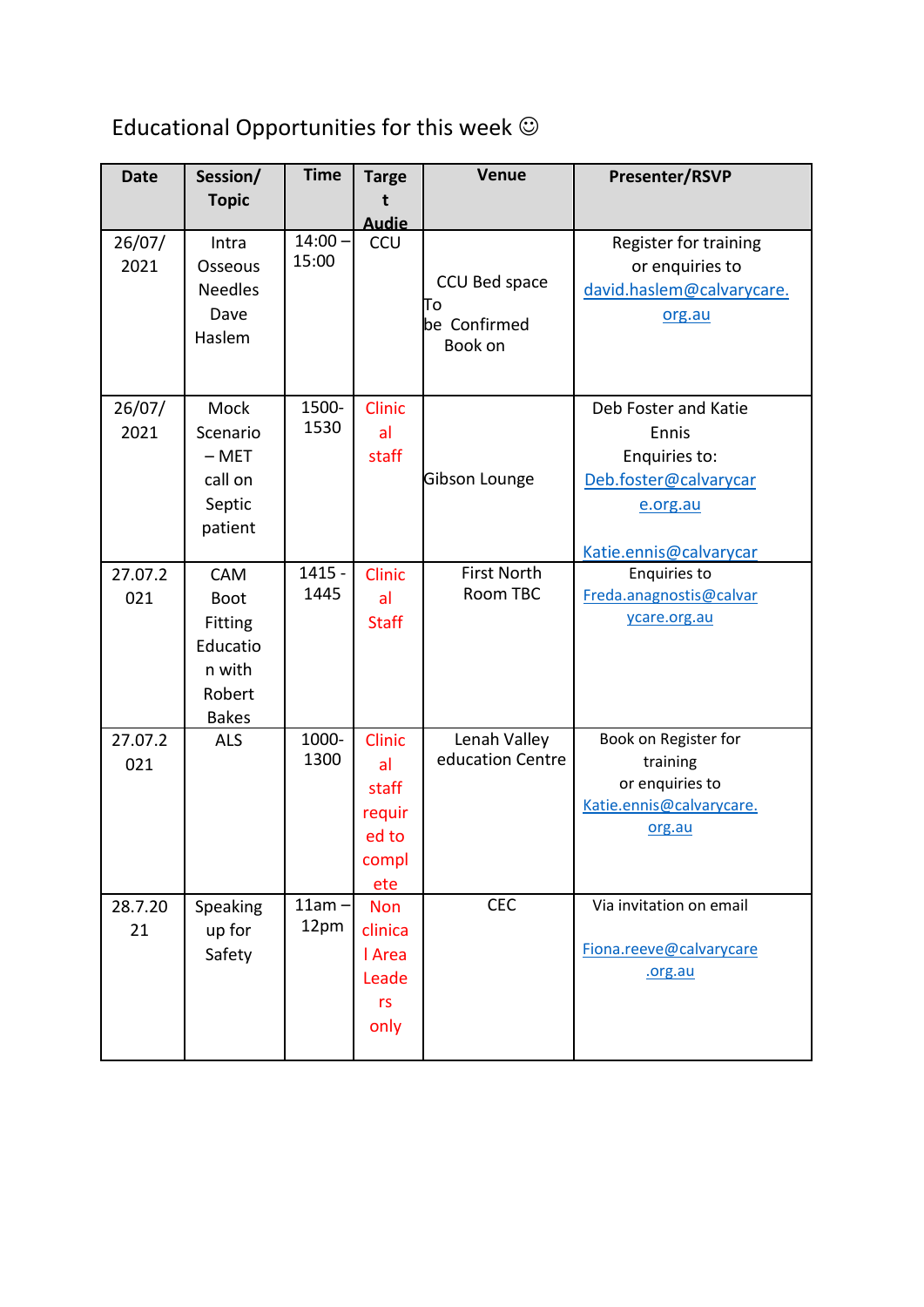| 28/07/<br>2021 | Emergen<br>cy<br>Resterno<br>tomy<br>Practice<br>Dave<br>Haslem                                        | $14:00 -$<br>15:00             | <b>CCU</b>                                                 | CCU Bed space<br>To be Confirmed                                  | Book on Register for<br>training<br>or enquiries to<br>david.haslem@calvaryca<br>re.org.au |
|----------------|--------------------------------------------------------------------------------------------------------|--------------------------------|------------------------------------------------------------|-------------------------------------------------------------------|--------------------------------------------------------------------------------------------|
| 28.07.2<br>021 | 'The<br>deteriora<br>ting<br>Patient'<br>by Kevin<br>Holliday<br>from                                  | 1415-<br>1445                  | <b>Clinic</b><br>al<br><b>Staff</b>                        | <b>First North</b><br>Room TBC                                    | Enquiries to:<br>Freda.anagnostis@calvar<br>ycare.org.au                                   |
| 29.07.2<br>021 | R4K                                                                                                    | 1000-<br>1130                  | Clinic<br>al<br><b>Staff</b><br><b>Simps</b><br>on<br>only | <b>Training Room St</b><br>John's                                 | Enquiries to:<br>Katie.ennis@calvarycare.<br>org.au                                        |
| 29.07.2        | Mock                                                                                                   |                                |                                                            |                                                                   |                                                                                            |
| 021            | Scenario                                                                                               | 1300-<br>1330<br>1445-<br>1515 | RR <sub>SJ</sub><br>Clinical<br>staff                      | Theatre SJ<br>Simpson                                             | Enquiries to:<br>Katie.ennis@calvarycare.<br>org.au                                        |
| 29.07.2<br>021 | $1^\circ$ AV<br>Block, 2°<br><b>AV Block</b><br>Type 1 &<br>2 and $3^\circ$<br><b>AV Block</b><br>Dave | $13:30 -$<br>14:30             | <b>CCU</b>                                                 | Webex Details to<br>Follow<br>Book via 'Register<br>for Training' | Book on Register for<br>training<br>or enquiries to<br>david.haslem@calvaryca<br>re.org.au |

Educational Opportunities during August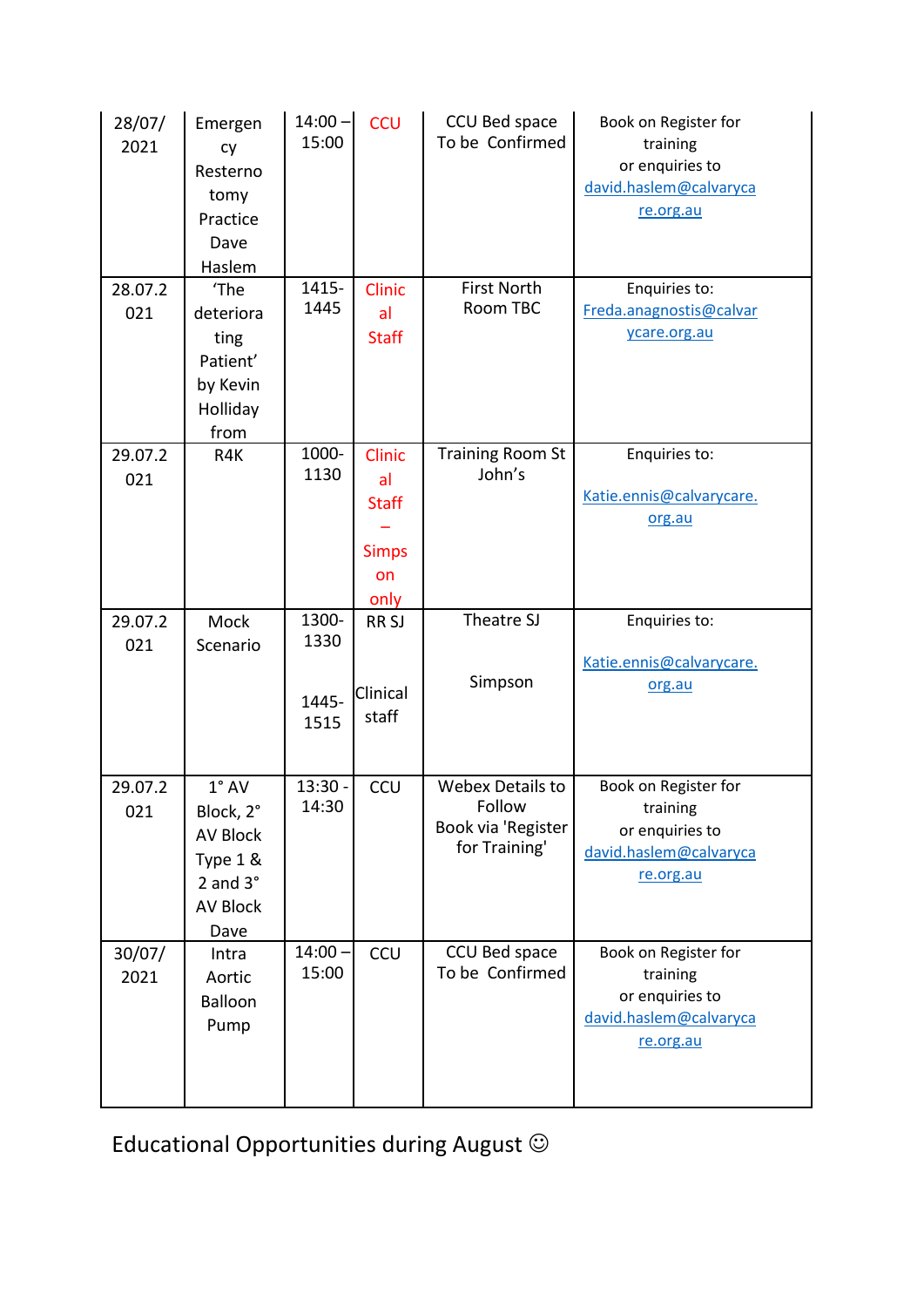| <b>Date</b>             | Session/T<br>opic                                                                | <b>Time</b>            | <b>Target</b><br><b>Audience</b>                         | <b>Venue</b>                                        | <b>Presenter/RSVP</b>                                                                                                                    |
|-------------------------|----------------------------------------------------------------------------------|------------------------|----------------------------------------------------------|-----------------------------------------------------|------------------------------------------------------------------------------------------------------------------------------------------|
| 02.8.20<br>21           | 3rd Year<br>Students<br>Orientatio<br>n                                          | 08.30<br>$am -$<br>1pm | <b>Students</b><br>Only                                  | St. John's<br><b>Training</b><br>room               | <b>UTAS Facilitators</b><br>tas-hobart-<br>studentfacilitators@calvarycare<br>.org.au                                                    |
| 2.08.20<br>21           | R4K                                                                              | 1330-<br>1500          | Clinical<br><b>Staff</b>                                 | Lenah<br>Valley<br>Educati<br>on<br>Centre          | Bookings on register for<br>Training or<br>Enquiries to:<br>Katie.ennis@calvarycare.org.au                                               |
| 03.08.2<br>021          | 6 Hour<br>Mandator<br>y Training<br><b>BLS</b><br>Manual<br>handling<br>PCA/Epid | 1100-<br>1700          | <b>Clinical</b><br><b>Staff</b>                          | Calvary<br>Educatio<br>n Centre,<br>Lenah<br>Valley | <b>Discuss with NUM &amp; Book via</b><br>,,,,,<br>Register for Training<br>Enquiries to:<br>L&DEducationBookings@calvar<br>ycare.org.au |
| 03.08.2<br>021          | CCU<br>Education<br>: Blood<br>with<br>Andrew<br>Drage                           | 13:00-<br>15:00        | <b>CCU Staff</b>                                         | LV<br>Boardroo u<br>m with<br>webex                 | <b>Bookings via Register for</b><br><b>Traning or email</b><br>rob.rothwell@calvarycare.org.a                                            |
| 4.8.202<br>$\mathbf{1}$ | Speaking<br>up for<br>Safety                                                     | 11am<br>12pm           | <b>Non</b><br>clinical<br>Area<br><b>Leaders</b><br>only | <b>CEC</b>                                          | Via invitation on email<br>Fiona.reeve@calvarycare.org.a<br>$\underline{\mathsf{u}}$                                                     |
| 5.8.202<br>$\mathbf 1$  | R4K                                                                              | 0930-<br>1100          | Simpson<br>staff only                                    | St<br>John's<br>training<br>room                    | <b>Enquiries to</b><br>katie.ennis@calvarycare.org.au                                                                                    |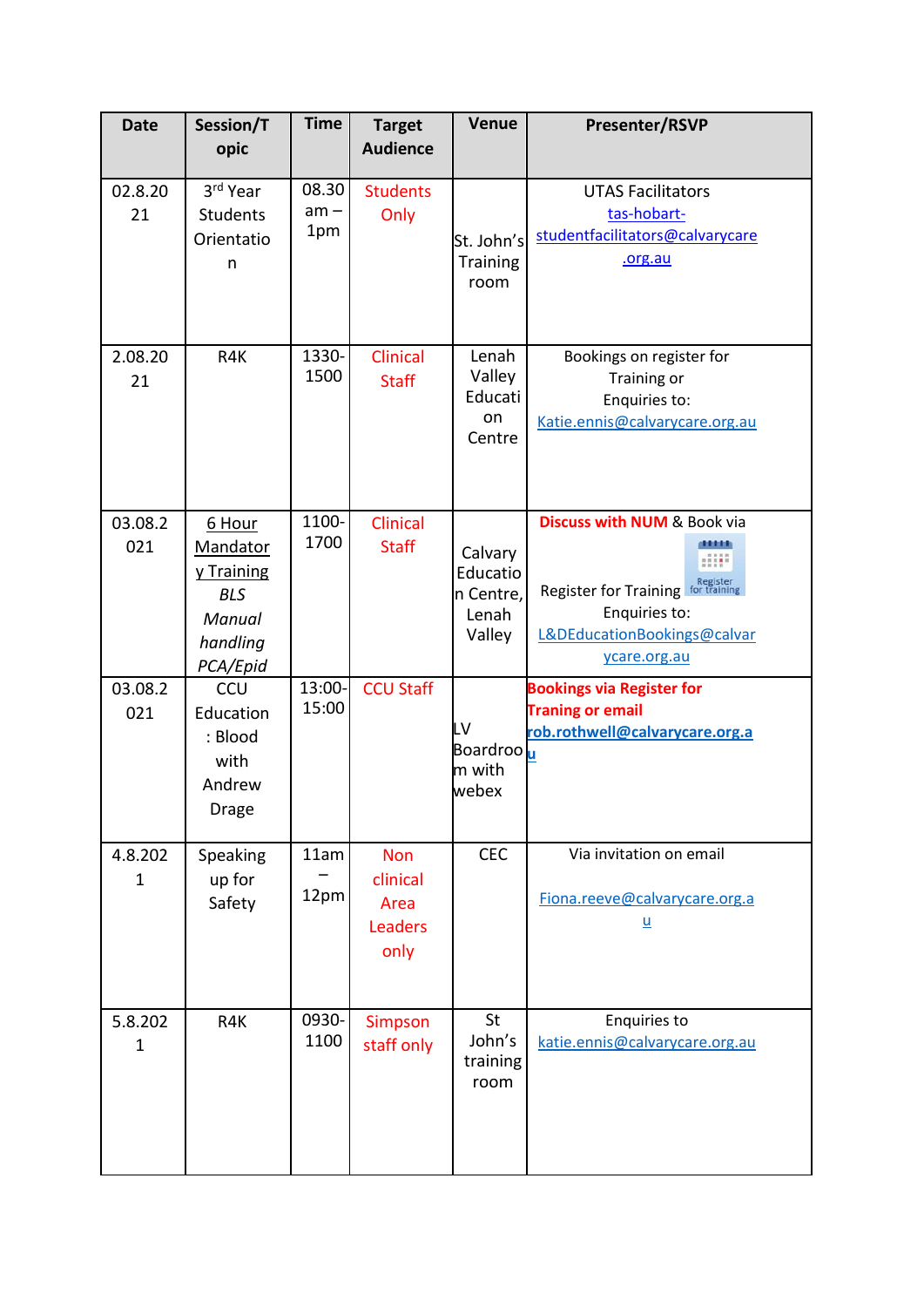| 5.8.202<br>$\mathbf 1$  | <b>ALS</b>                                                  | 1300-<br>1530      | SJ OT staff<br>only                                    | St<br>John's<br>training<br>room           | <b>Enquiries to</b><br>katie.ennis@calvarycare.org.au                                 |
|-------------------------|-------------------------------------------------------------|--------------------|--------------------------------------------------------|--------------------------------------------|---------------------------------------------------------------------------------------|
| 06.08.2<br>021          | 3rd Year<br><b>Students</b><br>Debrief                      | 1pm-<br>3.30p<br>m | <b>Students</b><br>only                                | Calvary<br>Educatio<br>n Centre            | <b>UTAS Facilitators</b><br>tas-hobart-<br>studentfacilitators@calvarycare<br>.org.au |
| 9.8.202<br>$\mathbf{1}$ | <b>ALS</b>                                                  | 0900-<br>1200      | SJ OT staff<br>only                                    | St<br>John's<br>training<br>room           | <b>Enquiries to</b><br>katie.ennis@calvarycare.org.au                                 |
| 9.8.202                 | <b>Session A</b>                                            | 12pm               | Level <sub>2</sub>                                     |                                            | Via register for Training                                                             |
| $\mathbf 1$             | - Level 2<br>Professio<br>nal<br>developm<br>ent<br>Session | 3.45p<br>m         | staff (or<br>senior<br>level 1)                        | Calvary<br>Educatio<br>n Centre            | Or enquires<br>Fiona.reeve@calvarycare.org.<br><u>au</u>                              |
| 10.08.2<br>021          | <b>ALS</b>                                                  | 09.30-<br>12.30    | <b>Clinical</b><br>staff<br>required<br>to<br>complete | Lenah<br>Valley<br>educati<br>on<br>Centre | Book on Register for training<br>or enquiries to<br>Katie.ennis@calvarycare.org.au    |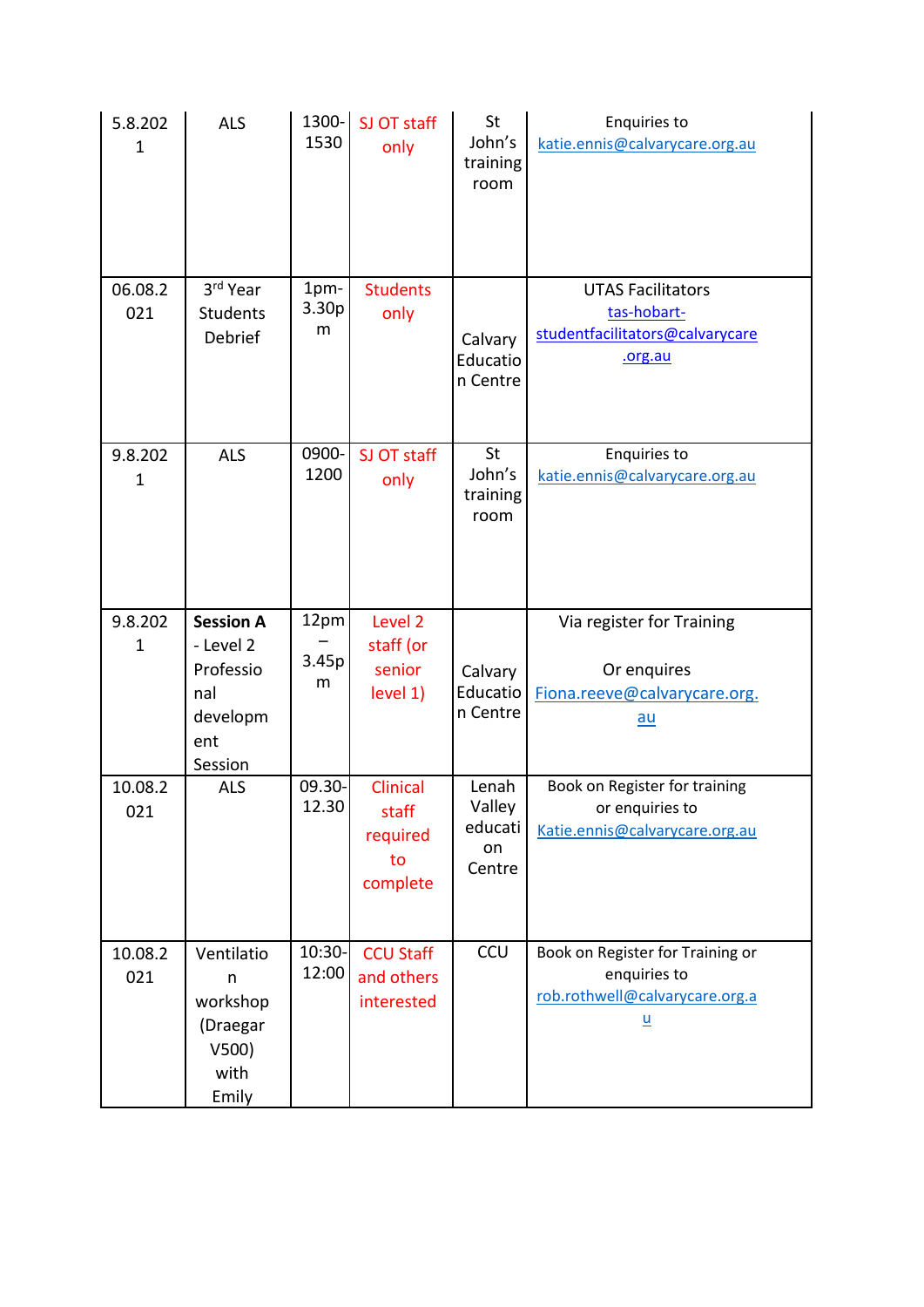| 11.8.20<br>21  | R4K                                                                       | 1100-<br>1230         | Clinical<br>staff<br>required<br>to<br>complete    | Lenah<br>Valley<br>educati<br>on<br>Centre | Book on Register for training<br>or enquiries to<br>Katie.ennis@calvarycare.org.au    |
|----------------|---------------------------------------------------------------------------|-----------------------|----------------------------------------------------|--------------------------------------------|---------------------------------------------------------------------------------------|
| 11.08.2<br>021 | 'VTE in<br>Acute<br>Care<br>Patients'<br>with<br>Kevin<br><b>Holliday</b> | $1415 -$<br>1445      | Clinical<br><b>Staff</b>                           | First<br>North<br>Room<br><b>TBC</b>       | Enquiries to:<br>Freda.anagnostis@calvarycare.<br>org.au                              |
| 12.8.20<br>21  | Speaking<br>Up for<br>Safety                                              | 11am<br>12pm          | Non-<br><b>Clinical</b><br>Area<br>leaders<br>only | St Johns<br><b>Training</b><br>Room        | Via email invite                                                                      |
| 13.8.20<br>21  | 3rd Year<br><b>Students</b><br>Debrief                                    | $1pm -$<br>3.30p<br>m | <b>Students</b><br>only                            | Calvary<br>Educatio<br>n Centre            | <b>UTAS Facilitators</b><br>tas-hobart-<br>studentfacilitators@calvarycare<br>.org.au |
| 16.8.21        | Hospital<br>Wide<br>Orientatio<br>n                                       | $8am -$<br>4.30p<br>m | <b>New</b><br>hospital<br>staff                    | Calvary<br>Educatio<br>n Centre            | Via<br>Belinda.benson@calvarycare.<br>org.au                                          |
| 17.8.20<br>21  | <b>ALS</b>                                                                | 0900-<br>1200         | SJ OT staff<br>only                                | St<br>John's<br>training<br>room           | <b>Enquiries to</b><br>katie.ennis@calvarycare.org.au                                 |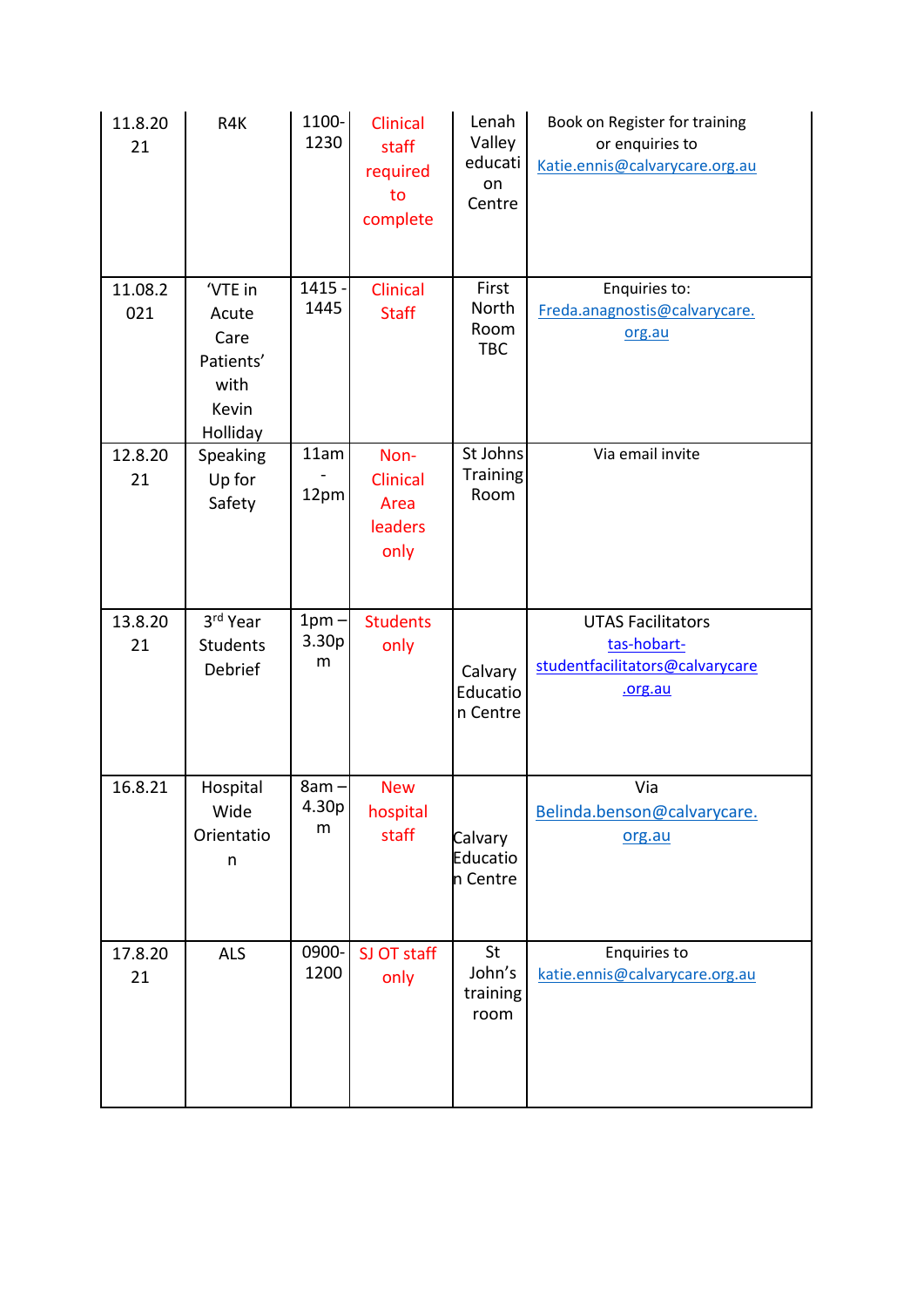| 17.08.2<br>021          | Risk<br>Managem<br>ent<br>(Incident<br>Managem<br>ent) with<br>Angela         | 13:30-<br>15:00 | <b>CCU Staff</b><br>and others<br>interested                                     | LV<br><b>Boardro</b><br>om                             | <b>Enquiries to</b><br>rob.rothwell@calvarycare.org.a<br>$\underline{\mathsf{u}}$                                 |
|-------------------------|-------------------------------------------------------------------------------|-----------------|----------------------------------------------------------------------------------|--------------------------------------------------------|-------------------------------------------------------------------------------------------------------------------|
| 17.08.2<br>021          | Manual<br>Handling<br>for Non<br>Clinical<br><b>Staff</b>                     | $3-4pm$         | Administr<br>ative staff                                                         | Lenah<br>Valley<br>Educatio<br>n Centre                | Via "Register for Training"<br>Or enquiries to:<br>caitlin.mcarthur@calvarycare.org.a<br>$\underline{\mathsf{u}}$ |
| 17.08.2<br>021          | Manual<br>Handling<br>Clinical<br><b>Staff</b>                                | $2 - 3$<br>pm   | Clinical<br><b>Staff</b>                                                         | Lenah<br>Valley<br>Educatio<br>n Centre                | Via "Register for Training"<br>Or enquiries to:<br>caitlin.mcarthur@calvarycare.org.a<br>$\underline{\mathsf{u}}$ |
| 18.8.20<br>21           | Speaking<br>up for<br>Safety                                                  | 11am<br>12pm    | Non-<br>clinical<br>area<br>leaders                                              | St Johns<br>Training<br>Room                           | Via email invite<br>Fiona.reeve@calvarycare.org.au                                                                |
| 18.08.2<br>1            | Graduate<br>Nurse<br><b>PRACTIC</b><br>AL<br>study<br>session                 | 1300-<br>1700   | Graduate<br><b>Nurses</b><br>from<br><b>Theatre LV</b><br>and<br><b>Recovery</b> | Calvary<br>Educati<br>on<br>Centre,<br>Lenah<br>Valley | <b>Enquires to</b><br>sarah.meyer@calvarycare.or<br>g.au<br>Or<br>ashlee.ranger@calvarycare.o<br>rg.au            |
| 19.08.2<br>$\mathbf{1}$ | Graduate<br><b>Nurse</b><br><b>FACE TO</b><br><b>FACE</b><br>study<br>session | 0800-<br>1200   | <b>All 2021</b><br><b>Graduate</b><br><b>Nurses</b>                              | Calvary<br>Educati<br>on<br>Centre,<br>Lenah<br>Valley | <b>Enquires to</b><br>sarah.meyer@calvarycare.or<br>g.au<br><b>Or</b><br>ashlee.ranger@calvarycare.o<br>rg.au     |